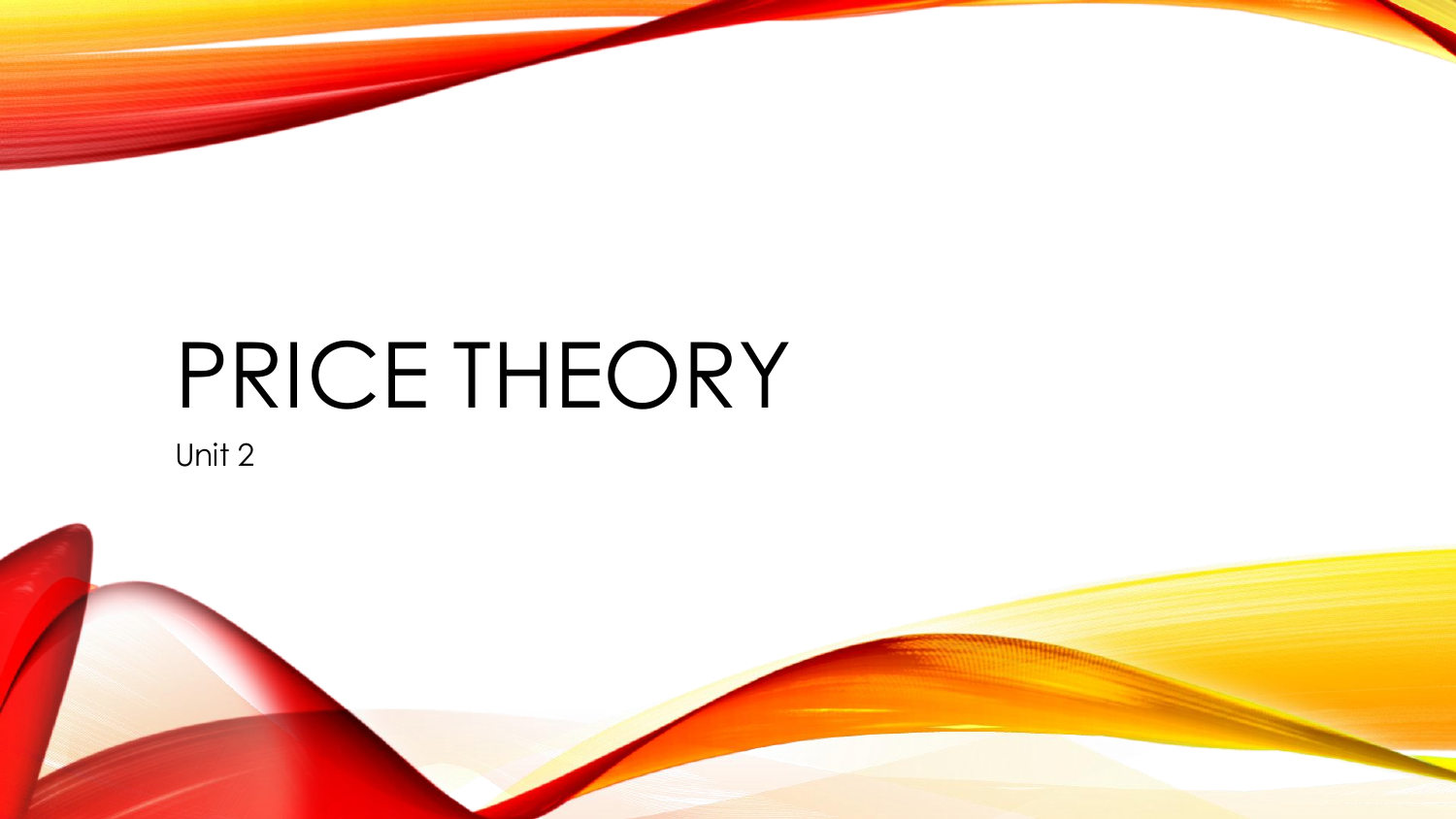## **DEMAND**

#### • **= quantifying the wants and needs of consumers.**

- Businesses asses the *wants & needs* and also the *price* that the consumers are willing to pay.
- **Law of demand:** when the **price** of a product **↑**, the **demand** for that product will **↓** & vice versa.



Price ↑ = demand ↓ Price ↓ = demand ↑

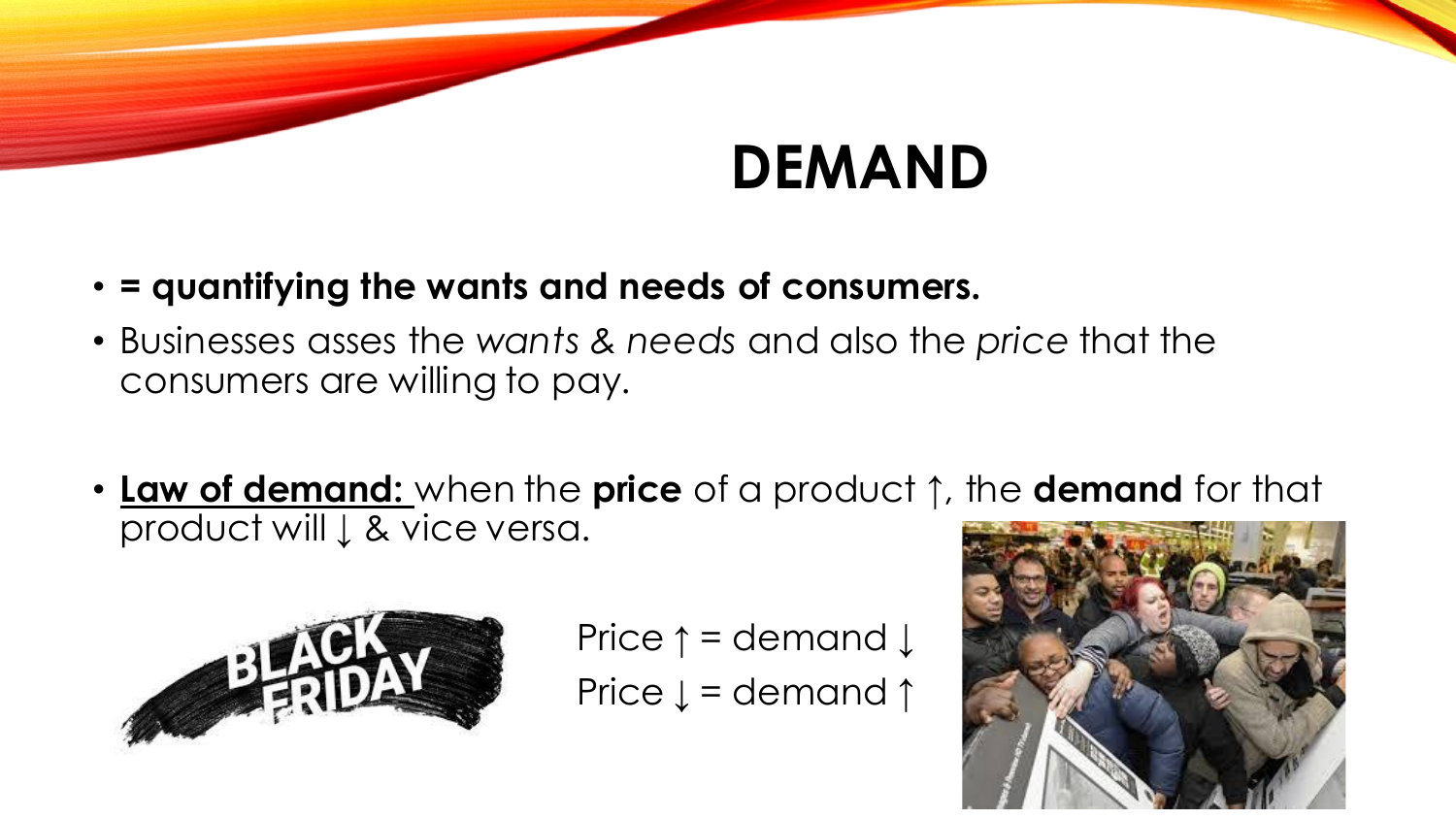#### Demand schedule

| <b>Price</b>   | <b>Quantity</b><br>demanded |
|----------------|-----------------------------|
| R <sub>3</sub> | 50                          |
| R4             | 45                          |
| R <sub>5</sub> | 30                          |
| <b>R6</b>      | 25                          |

Not the best way to represent information

#### Demand curve

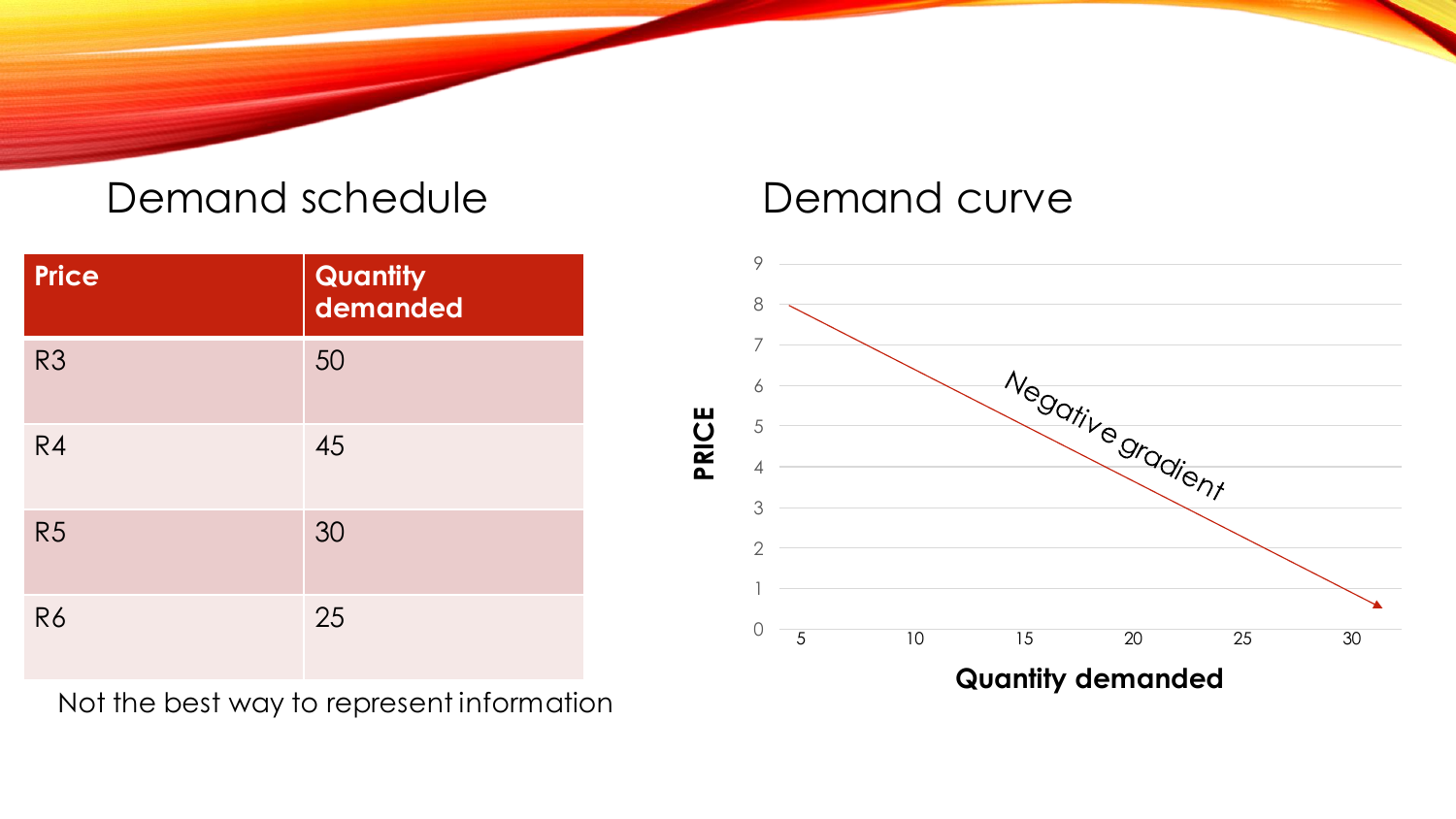

### CLASS WORK P.78 ACTIVITY 2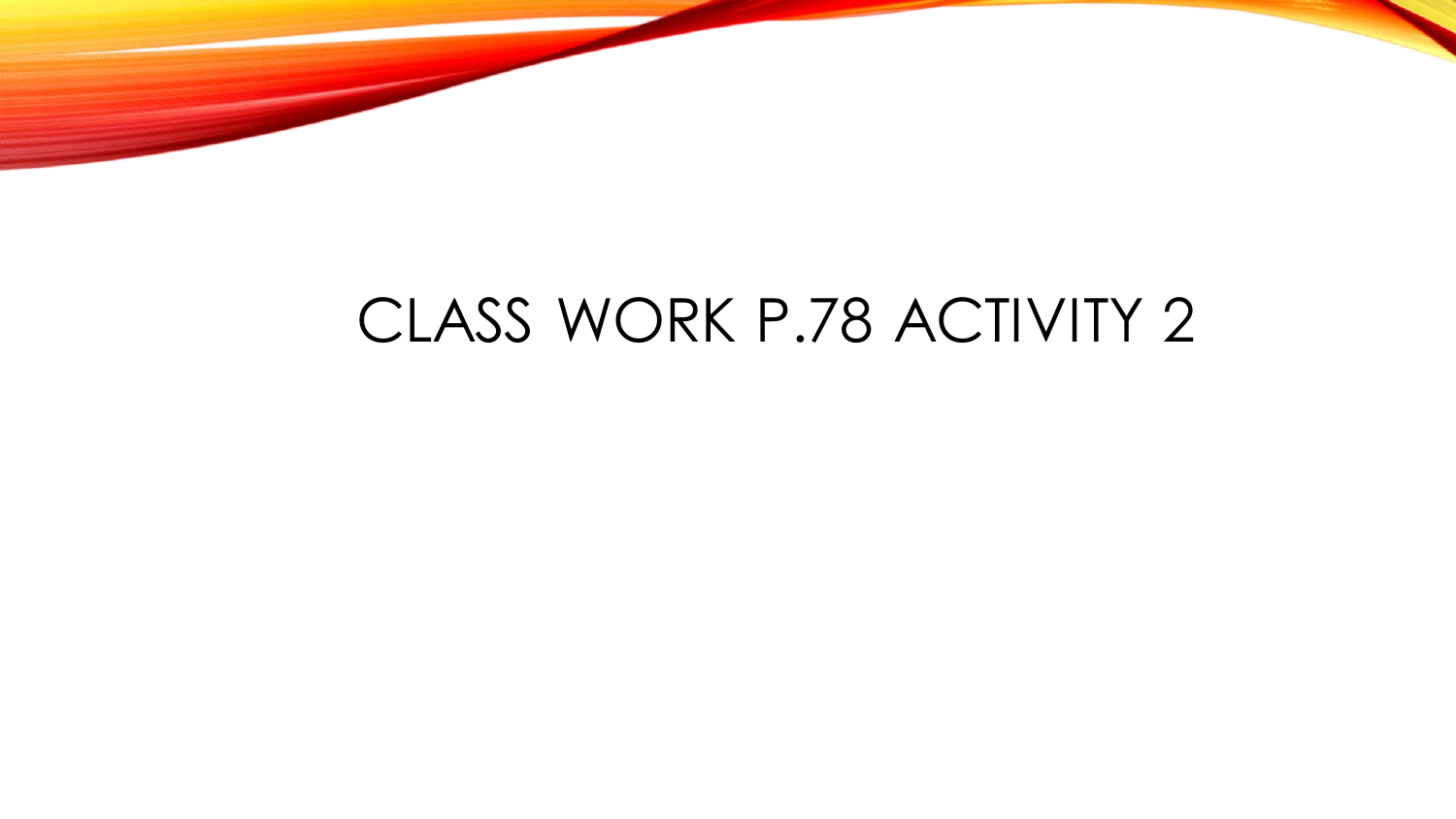# **SUPPLY**

- = **Quantifying the units producers are willingly to provide at specific prices.**
- Businesses determine the quantity of products they are willingly to supply at different prices.
- **Law of supply:** when **price** of products ↑ the **supply** of products ↑ & vice versa.

$$
Price = \uparrow
$$
  
Supply =  $\uparrow$ 

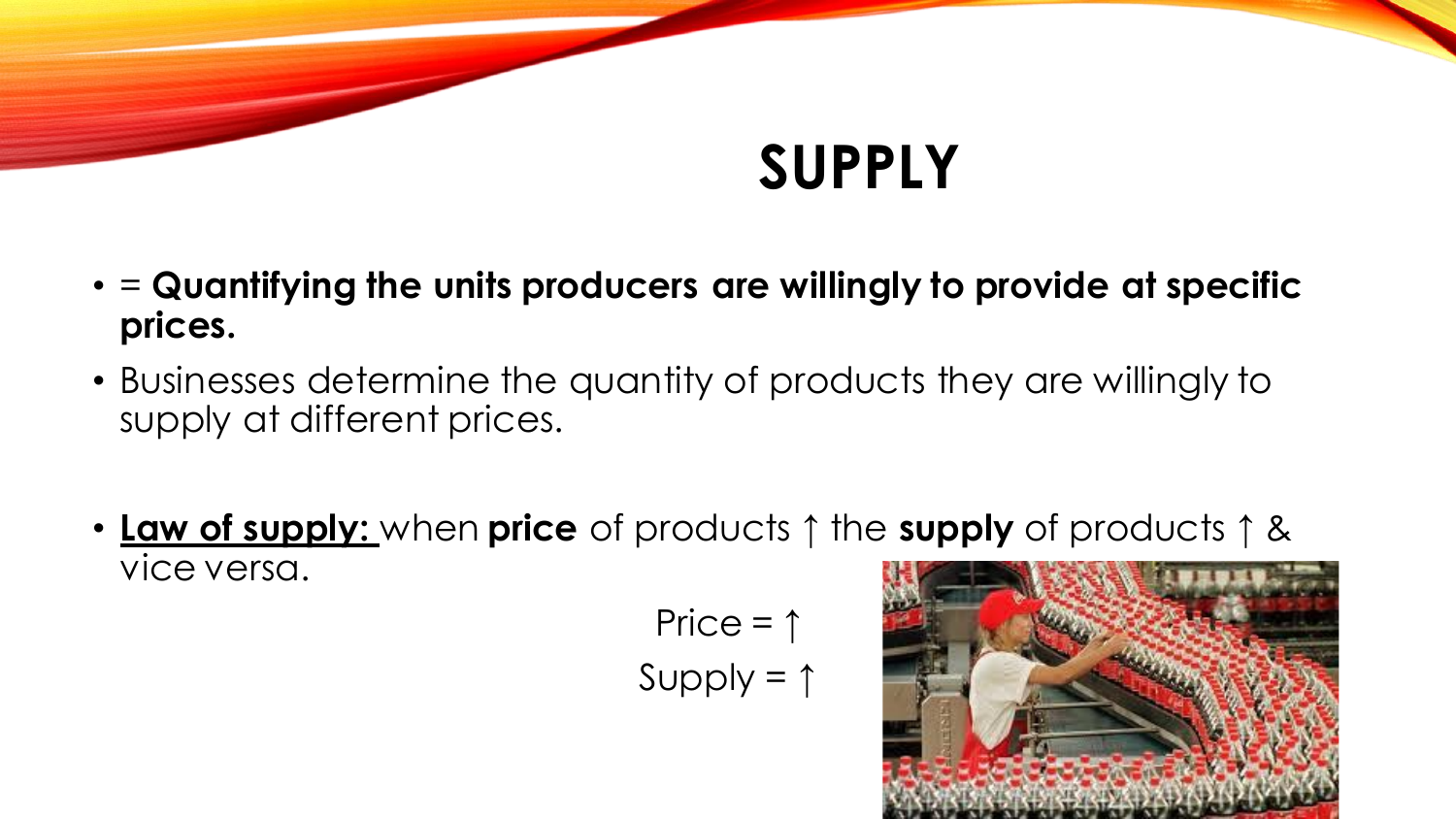#### Supply schedule

#### Supply curve

| <b>Price</b>   | <b>Quantity supplied</b> |
|----------------|--------------------------|
| R <sub>5</sub> | $\overline{O}$           |
| <b>R10</b>     | 100                      |
| <b>R20</b>     | 250                      |
| <b>R30</b>     | 300                      |

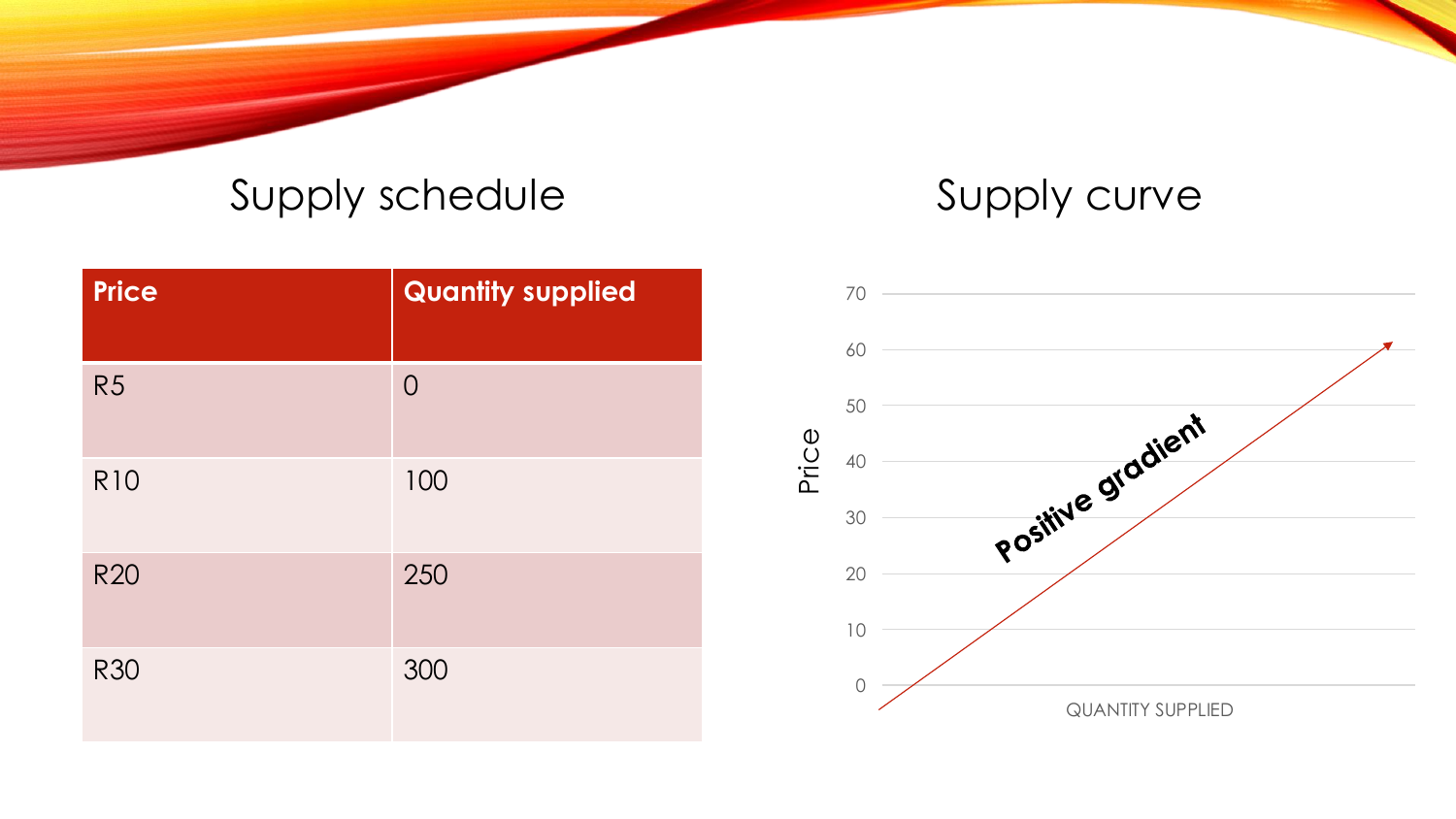### CLASS WORK P.79 ACTIVITY 5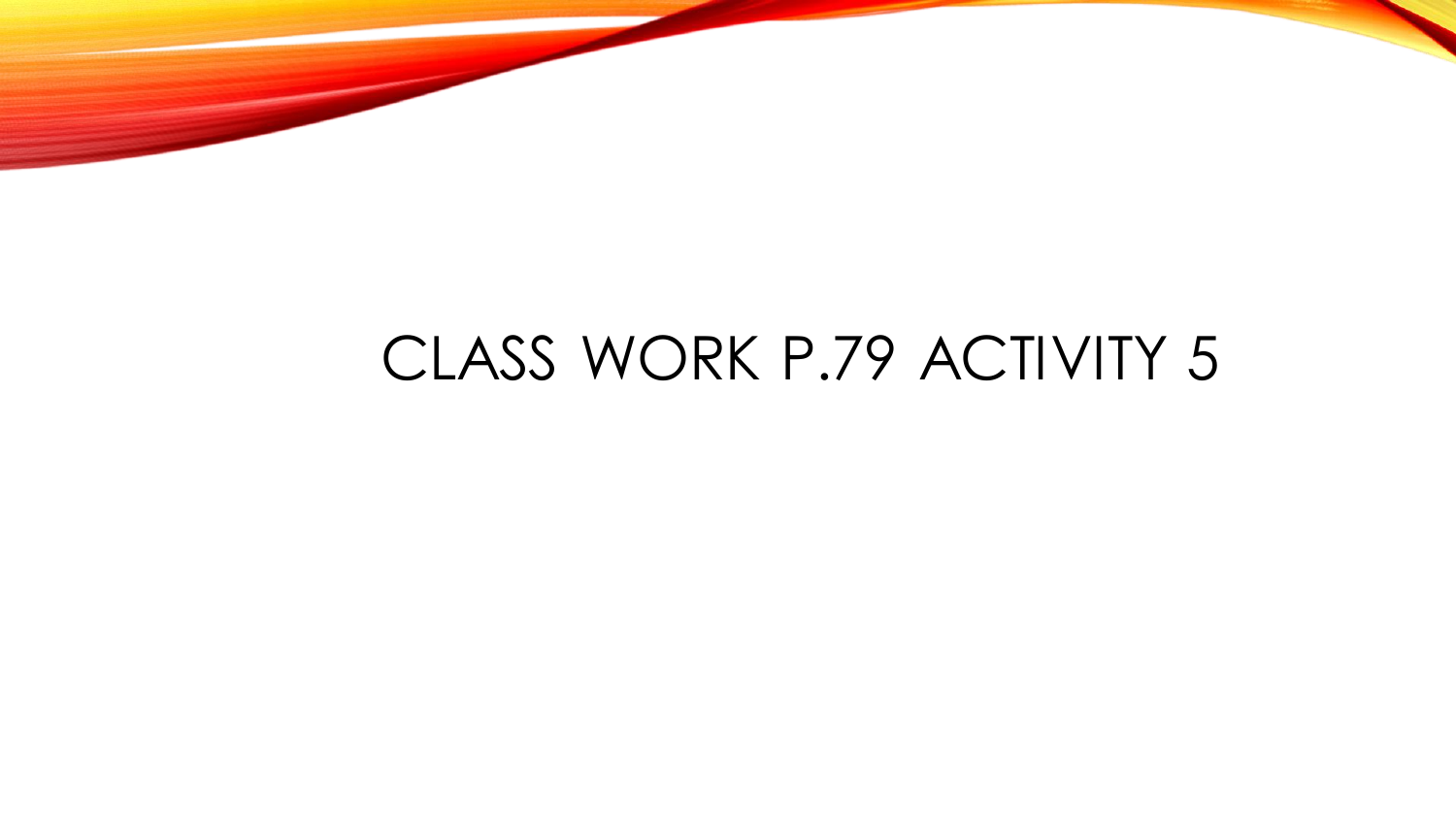### EQUILIBRIUM PRICE AND QUANTITY

- **Market equilibrium price:** where the price of *'quantity supplied' = 'quantity demanded*'. In other words….
- =where the demand curve *intersects*the supply curve (p. 80 point E)
- **Market equilibrium quantity:** where supply=demand (in reality the market is seldom in perfect equilibrium) there is often a *SURPLUS/ SHORTAGE*

#### *CLASS WORK: P81 ACTIVITY 8*

#### *HOME WORK: P81 ACTIVITY 9*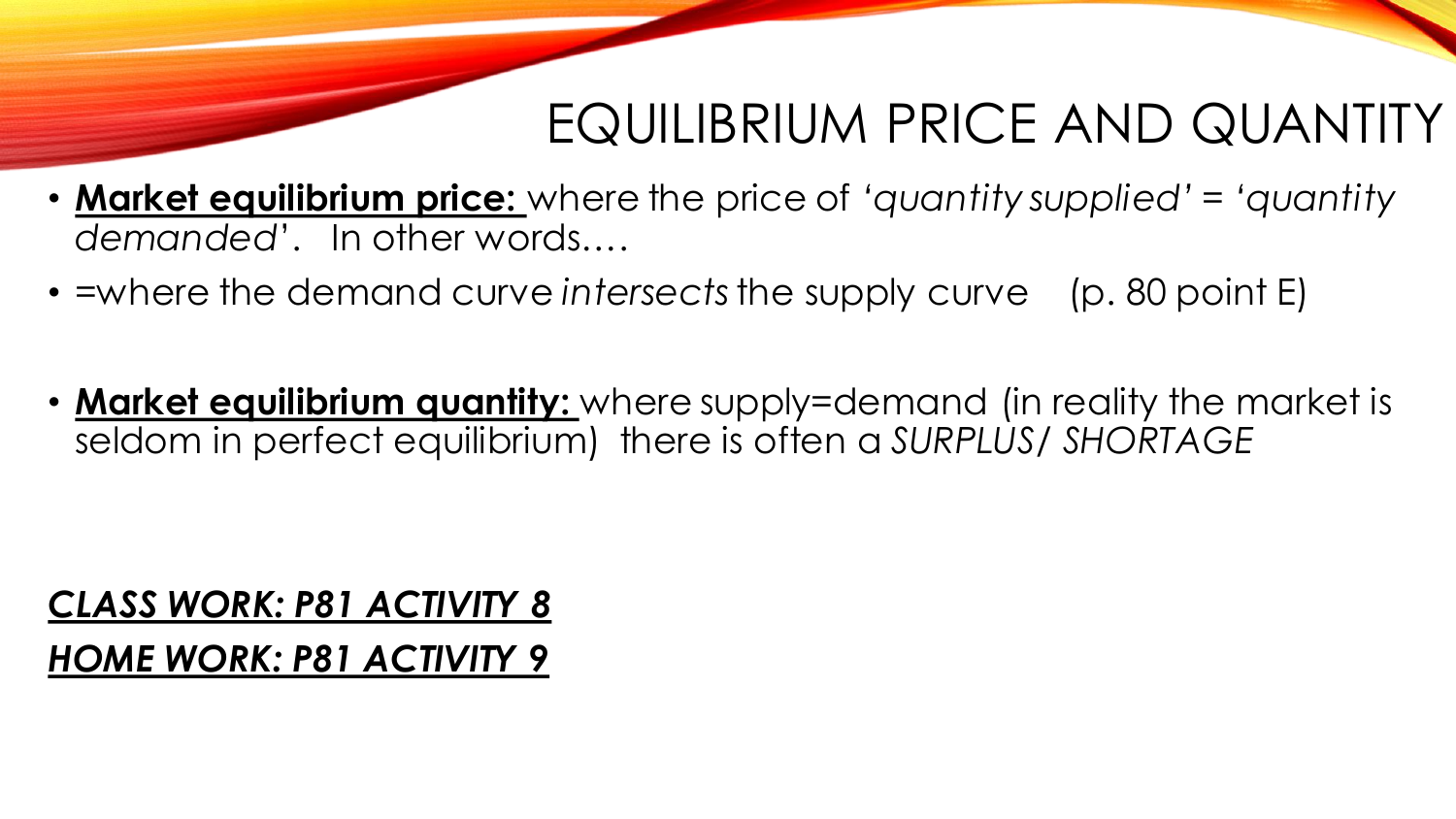### CHANGE IN DEMAND OF **CONSUMERS**

- Demand changes when the consumers preferences changes and market- conditions change.
- **Factors influencing the demand of consumers…**
	- 1. price
	- 2. amount of money the consumers have
	- 3. advertising
	- 4. weather conditions
	- 5. competition
	- 6. price of complimentary & substitute products
	- 7. fashion trends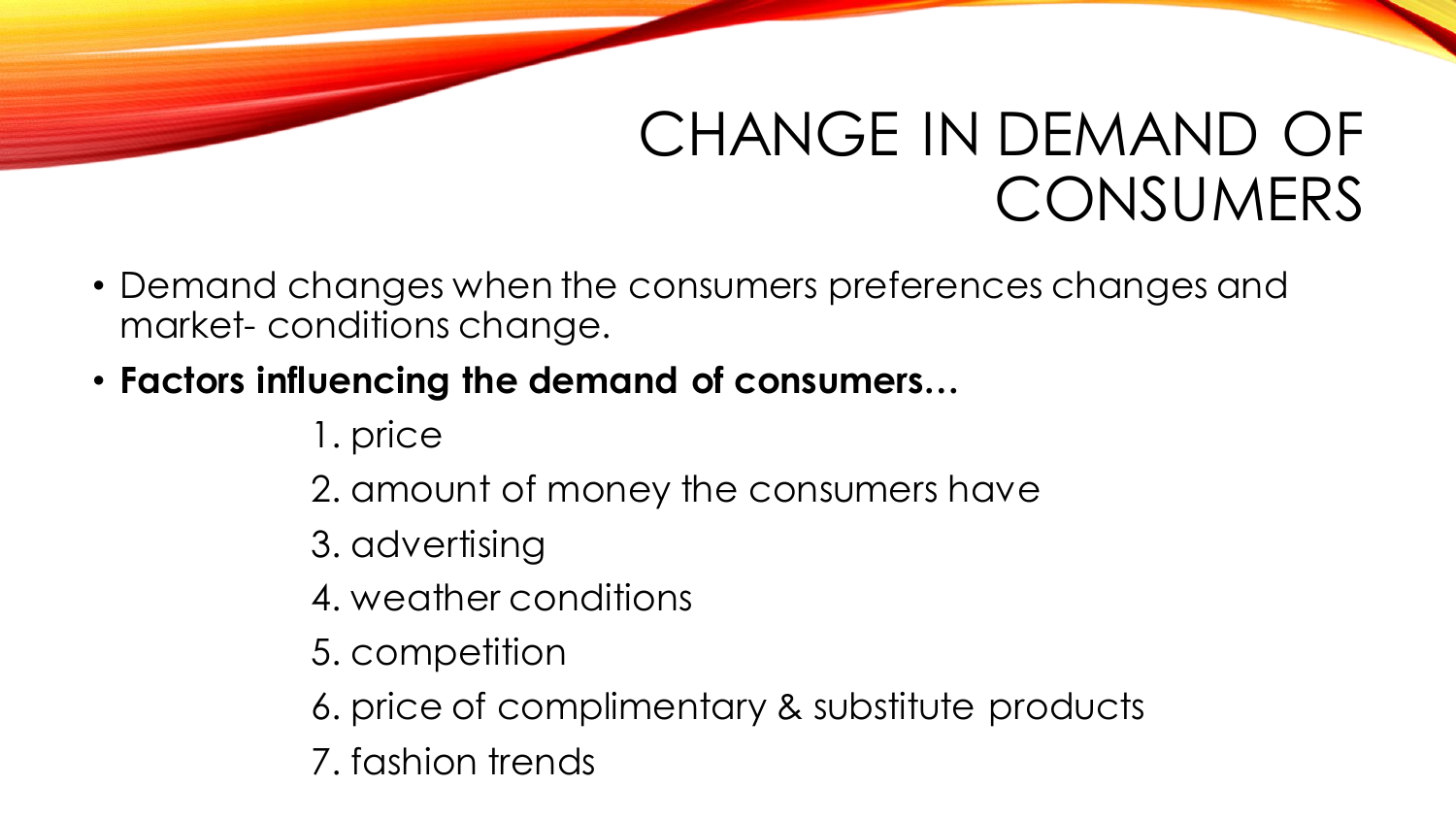## CHANGE IN SUPPLY OF BUSINESSES

#### • **Factors influencing the supply of goods and services;**

- 1. price
- 2. cost of production
- 3. method of production
- 4. number of producers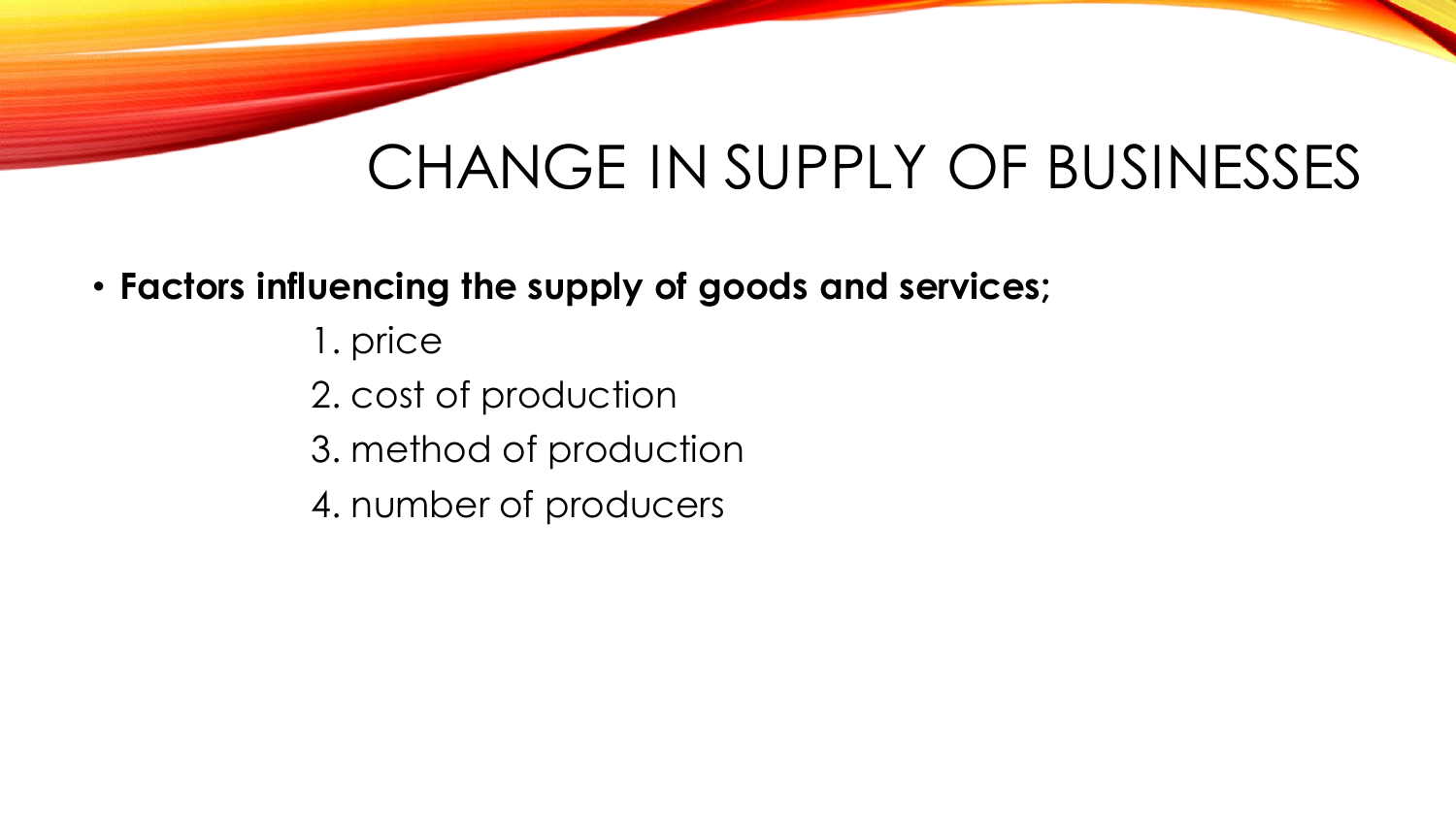### INCREASE AND DECREASE IN…..